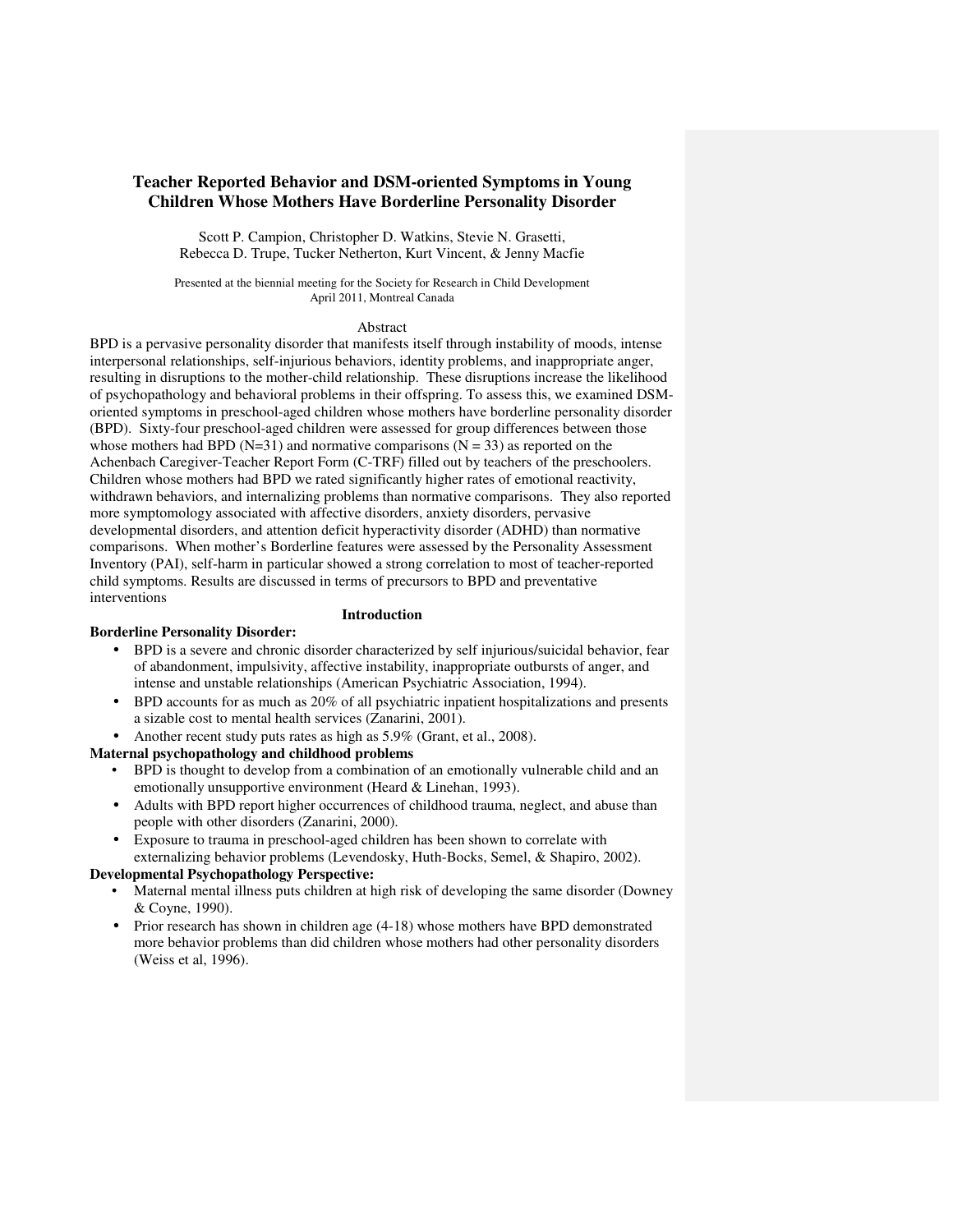• In order to design developmentally informed interventions, it is important that we identify we identify children's behavior problems in the developmental period when self-regulation is a stage-salient issue (Sroufe & Rutter, 1984).

## **Hypotheses:**

**In the current study we hypothesized, that compared with normative comparisons:** 

- **Children of mothers with BPD would rate higher on behavior problems and DSMoriented symptoms.**
- **Children of mothers with BPD would show a correlation between their mother's Borderline features and the child's behavior problems and DSM-oriented symptoms**

## **Method**

- **Participants:**
- $N = 64$  children,  $n = 31$  whose mothers had BPD and  $n = 33$  whose mothers did not, **were sampled**
- **Groups were matched on socioeconomic status (low), age and race. See Table 1.**
- **Mothers with BPD were referred by therapists in outpatient clinics**
- **Mothers without BPD recruited from Boys & Girls Clubs and community postering**  Table 1. Sample characteristics

| Table T. Sample characteristics |       |
|---------------------------------|-------|
| $\frac{1}{\alpha}$              | Mhola |

| Variable                        | Whole<br>Sample<br>$N = 64$<br>M(SD) | Maternal BPD<br>$n = 31$<br>M(SD) | Comparisons<br>$N = 33$<br>M(SD) |       |
|---------------------------------|--------------------------------------|-----------------------------------|----------------------------------|-------|
| Child age in years              | 5.38 (.89)                           | 5.31(0.90)                        | 5.46(0.89)                       | .50   |
| Household yearly                | 32,507.03                            | 30844.97                          | 34068.36                         | .66   |
| income                          | (29,001.37)                          | (20271.62)                        | (35, 572.88)                     | $X^2$ |
|                                 | $\%$                                 | %                                 | %                                |       |
| Mother completed<br>high school | 91%                                  | 87%                               | 94%                              | .35   |
| Mother single                   | 27%                                  | 29%                               | 24%                              | .67   |
| Child gender (girls)            | 52%                                  | 58%                               | 46%                              | .25   |
| Child minority                  | 11%                                  | 10%                               | 12%                              | .34   |
|                                 |                                      |                                   |                                  |       |

Note. No group differences were significant.

#### **Measures**

# **BPD diagnosis:**

• **Structured Clinical Interview Diagnostic - II** (SCID-II; First, Gibbon, Spitzer, Williams & Benjamin, 1997

## **BPD features:**

• **Personality Assessment Inventory** (PAI; Morey, 1991) Mother's self-report on BPD features (affect instability, identity problems, negative relationships, and self-harm)

# **Child behavior problems and DSM-oriented scale:**

• **Caregiver-Teacher Report Form** (C-TRF; Achenbach & Rescorla, 2000) Teacher report on children's behaviors (emotionally reactive, anxious /depressed, somatic complaints, withdrawn, attention problems, anxiety disorder, pervasive developmental disorder, ADHD, and oppositional defiant disorder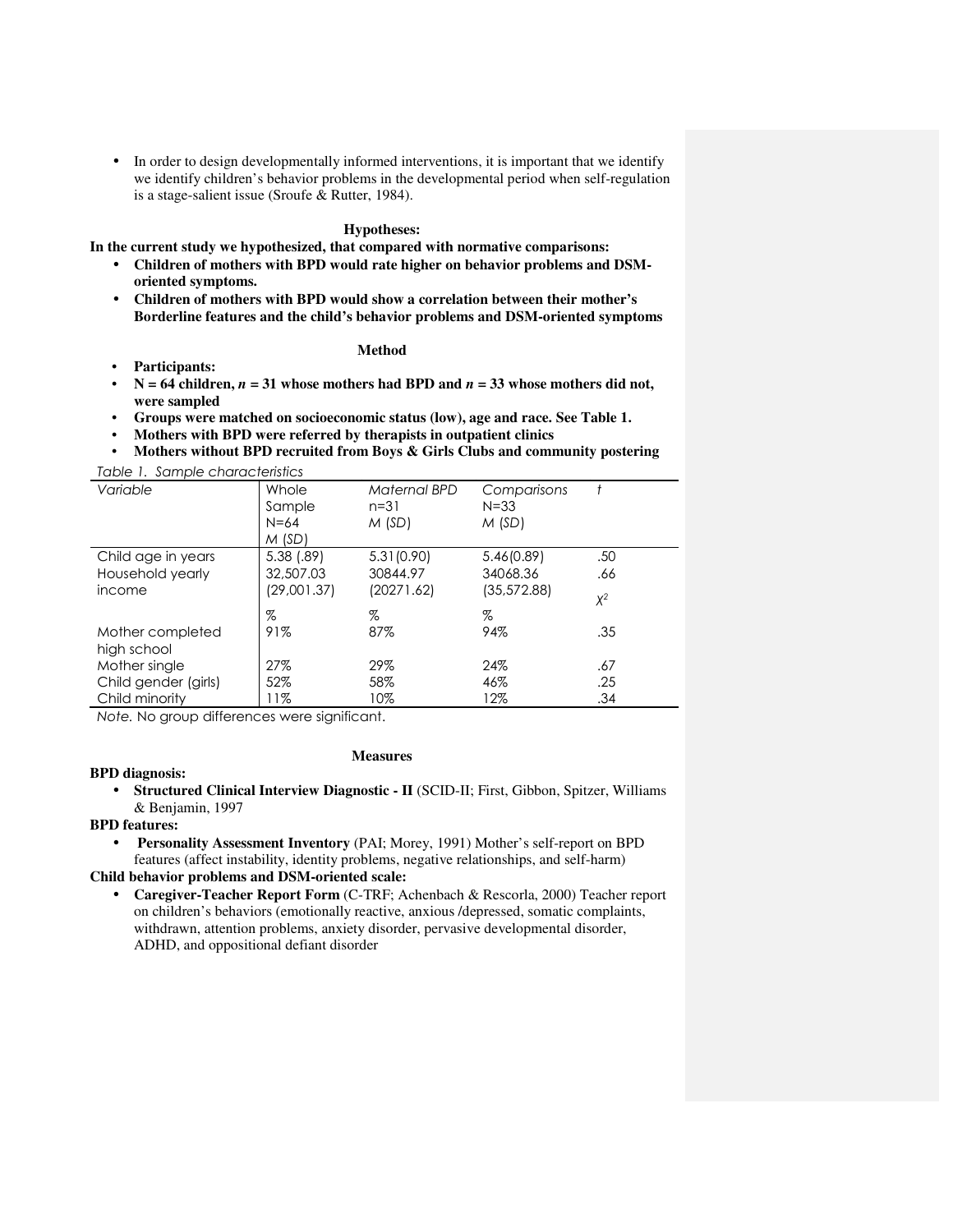# **Results**

#### **Test of Hypotheses:**

 1.) Teacher reports on child symptoms show a significant group difference for children whose mothers have BPD on ratings of emotional reactivity, withdrawn, internalizing, total problems, affective disorder, anxiety disorder, pervasive developmental disorder, and ADHD. Several of the other scales are also approach significance. (See Table 2.)

 2.) Teacher reports on child symptoms show a strong correlation with mother Borderline features. PAI ratings on maternal self-harm in particular show a significant correlation with most child symptoms. (See Table 3.)

Table 2. BPD group differences on teacher-reported child symptoms Table 3. Correlations between mothers' borderline features and

|                                                | Mother's     | <b>Group Status</b> |           |                                              |
|------------------------------------------------|--------------|---------------------|-----------|----------------------------------------------|
| Child Variables                                | <b>BPD</b>   | Comparison          |           |                                              |
|                                                | M(SD)        | M(SD)               | $t$ -test |                                              |
| <b>Emotionally Reactive</b>                    | 61.16(10.59) | 56.33(8.26)         | $2.03*$   |                                              |
| Anxious/ Depressed                             | 60.06(11.76) | 55.36(6.133)        | 1.99†     |                                              |
| Somatic Complaints                             | 56.71(7.62)  | 53.88(8.21)         | 1.43      |                                              |
| Withdrawn                                      | 58.52(8.15)  | 53.10(4.24)         | $3.31**$  |                                              |
| <b>Attention Problems</b>                      | 58.87(7.83)  | 55.64(7.83)         | 1.99†     |                                              |
| Aggressive<br><b>Behaviors</b>                 | 59.42(8.86)  | 56.21(7.24)         | 1.60      |                                              |
| Internalizing                                  | 59.32(11.64) | 50.76(11.34)        | $2.98**$  |                                              |
| Externalizing                                  | 57.94(10.50) | 53.97(9.30)         | 1.60      |                                              |
| <b>Total Problems</b>                          | 59.65(11.42) | 52.27(11.42)        | $2.58*$   |                                              |
| Affective Disorder                             | 59.48(7.86)  | 54.79(6.97)         | $2.53*$   |                                              |
| <b>Anxiety Disorder</b>                        | 59.03(10.92) | 54.36(6.12)         | $2.01*$   |                                              |
| Pervasive<br>Developmental<br>Disorder         | 58.19(8.37)  |                     |           | $tp$ < .10; *p ≤ .05; **p ≤ .01; ***p ≤ .001 |
| <b>ADHD</b>                                    | 59.90(9.10)  | 55.52(5.90)         | $2.30*$   |                                              |
| <b>Oppositional Defiant</b><br><b>Disorder</b> | 56.64(7.50)  | 59.23(8.66)         | 1.28      |                                              |

. teacher-reported child symptoms

|                                        | Mother's                 | <b>PAI BPD</b>       | Features                  |           |
|----------------------------------------|--------------------------|----------------------|---------------------------|-----------|
| Child variables                        | Affective<br>Instability | Identity<br>Problems | Negative<br>Relationships | Self-Harm |
| Emotionally<br>Reactive                | .15                      | .14                  | .03                       | $.28*$    |
| Anxious/<br>Depressed                  | $.22+$                   | $.24+$               | .18                       | $.31*$    |
| Somatic<br>Complaints                  | $\overline{.11}$         | .06                  | .00                       | $.23+$    |
| Withdrawn                              | $.25*$                   | $.28*$               | .15                       | $.32***$  |
| Attention<br>Problems                  | .23†                     | .20                  | .14                       | $.34**$   |
| Aggressive<br><b>Behaviors</b>         | .18                      | .19                  | .10                       | $.27*$    |
| Internalizing                          | $.24+$                   | $.25*$               | .18                       | $.33***$  |
| Externalizing                          | .19                      | .20                  | .17                       | $.28*$    |
| <b>Total Problems</b>                  | .24 <sub>†</sub>         | $.25*$               | .17                       | $.32*$    |
| Affective<br><b>Disorder</b>           | $.28*$                   | .24†                 | .13                       | $.34***$  |
| <b>Anxiety Disorder</b>                | .19                      | $.22 +$              | .13                       | $.32***$  |
| Pervasive<br>Developmental<br>Disorder | .22†                     | .22†                 | .10                       | $.24+$    |
| ADHD                                   | $.25*$                   | $.25*$               | .19                       | $.40***$  |
| Oppositional<br>Defiant Disorder       | .18                      | .17                  | .10                       | .203†     |

†p < .10; \*p ≤ .05; \*\*p ≤ .01; \*\*\*p ≤ .001

Comment [JM1]: Why is this section all in italics? For the table need to include a t for the t-test you conducted (italicized). If this is Table 2, where is table 1?